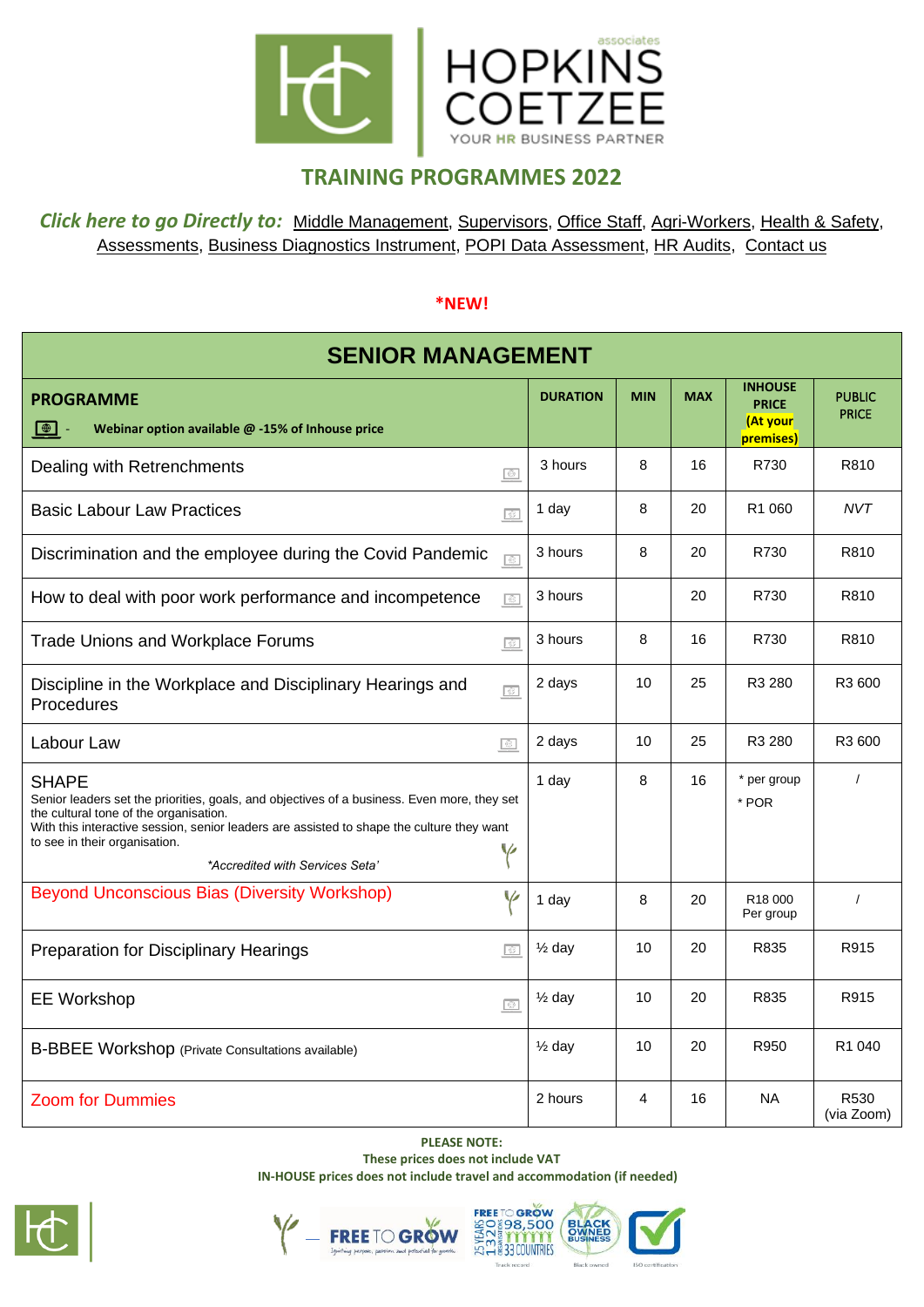## **[MIDDLE MANAGEMENT](#page-1-0)**

<span id="page-1-0"></span>

| <b>PROGRAMME</b><br>-Webinar option available @ -15% of Inhouse price<br>$\bigcirc$                                                                                                                                                                                                 |                  | <b>DURATION</b>                                  | <b>MIN</b> | <b>MAX</b> | <b>INHOUSE</b><br><b>PRICE</b><br>(At your<br>premises)                 | <b>PUBLIC</b><br><b>PRICE</b> |
|-------------------------------------------------------------------------------------------------------------------------------------------------------------------------------------------------------------------------------------------------------------------------------------|------------------|--------------------------------------------------|------------|------------|-------------------------------------------------------------------------|-------------------------------|
| <b>Practical Human Recource Management</b>                                                                                                                                                                                                                                          | $\circledcirc$   | $\frac{1}{2}$ day                                | 10         | 25         | R835                                                                    | R915                          |
| Dealing with Retrenchments                                                                                                                                                                                                                                                          | $\circ$          | 3 hours                                          | 8          | 16         | R730                                                                    | R810                          |
| <b>Basic Labour Law Practices</b>                                                                                                                                                                                                                                                   | $\circ$          | 1 day                                            | 8          | 20         | R1 060                                                                  | <b>NA</b>                     |
| Teamwork Workshop- Job responsibilities, Alignment & Goals                                                                                                                                                                                                                          |                  | 2 days                                           | 8          | 10         | On request                                                              | <b>NA</b>                     |
| How to deal with poor work performance and incompetence                                                                                                                                                                                                                             | $\circ$          | 3 hours                                          | 8          | 20         | R730                                                                    | R810                          |
| <b>Sales Skills</b>                                                                                                                                                                                                                                                                 |                  | 2 days                                           | 8          | 10         | On request                                                              | <b>NA</b>                     |
| Discipline in the Workplace and Disciplinary Hearings and<br>Procedures                                                                                                                                                                                                             | $\circ$          | 2 days                                           | 10         | 25         | R3 280                                                                  | R3 600                        |
| Labour Law                                                                                                                                                                                                                                                                          | $\boxed{\oplus}$ | 2 days                                           | 10         | 25         | R3 280                                                                  | R3 600                        |
| WorkQ® (Personal-, Work-, Team- and Organisation's Journey)<br>*Accredited with Services Seta'                                                                                                                                                                                      | V                | 2 days                                           | 8          | 16         | R18 000<br>per group                                                    | $\prime$                      |
| LeadQ® ('Leading Change')<br>Learners/Leaders that have completed WorkQ                                                                                                                                                                                                             |                  | 2 days<br>1 day                                  | 8          | 16         | R25 400<br>per group<br>R <sub>12</sub> 700<br>per group                | $\prime$                      |
| SOAR!<br>a) Leading Self & Leading others<br>0R<br>b) Leading Others (Standalone)<br>Optional but stongly reccommended:<br>Coaching Circles through the course of the classroom sessions<br>Management Orientation with Management Support guide<br>*Accredited with Services Seta' |                  | 4 days<br>2 days<br>$\frac{1}{2}$ day<br>2 hours | 6<br>6     | 16<br>16   | R <sub>12</sub> 700<br>p/day p/group<br>R6 890<br>per session<br>R3 700 |                               |
| <b>Beyond Unconscious Bias (Diversity Training)</b>                                                                                                                                                                                                                                 | V                | 1 day                                            | 8          | 20         | R18 000<br>per group                                                    | $\prime$                      |
| <b>Preparation for Disciplinary Hearings</b>                                                                                                                                                                                                                                        | $\circ$          | $\frac{1}{2}$ day                                | 10         | 20         | R835                                                                    | R915                          |
| <b>EE Workshop</b>                                                                                                                                                                                                                                                                  | $\circ$          | $\frac{1}{2}$ day                                | 10         | 20         | R835                                                                    | R915                          |
| <b>B-BBEE Workshop</b>                                                                                                                                                                                                                                                              | $\boxed{\oplus}$ | $\frac{1}{2}$ day                                | 10         | 20         | R950                                                                    | R980                          |
| <b>Zoom for Dummies</b>                                                                                                                                                                                                                                                             |                  | 2 hours                                          | 4          | 16         | <b>NA</b>                                                               | R530<br>(via Zoom)            |
| <b>Finance for the Non-Financial Person</b>                                                                                                                                                                                                                                         |                  | 1 day                                            | 8          | 16         | R <sub>1</sub> 060                                                      | R1 380                        |

**PLEASE NOTE: These prices does not include VAT IN-HOUSE prices does not include travel and accommodation (if needed)**







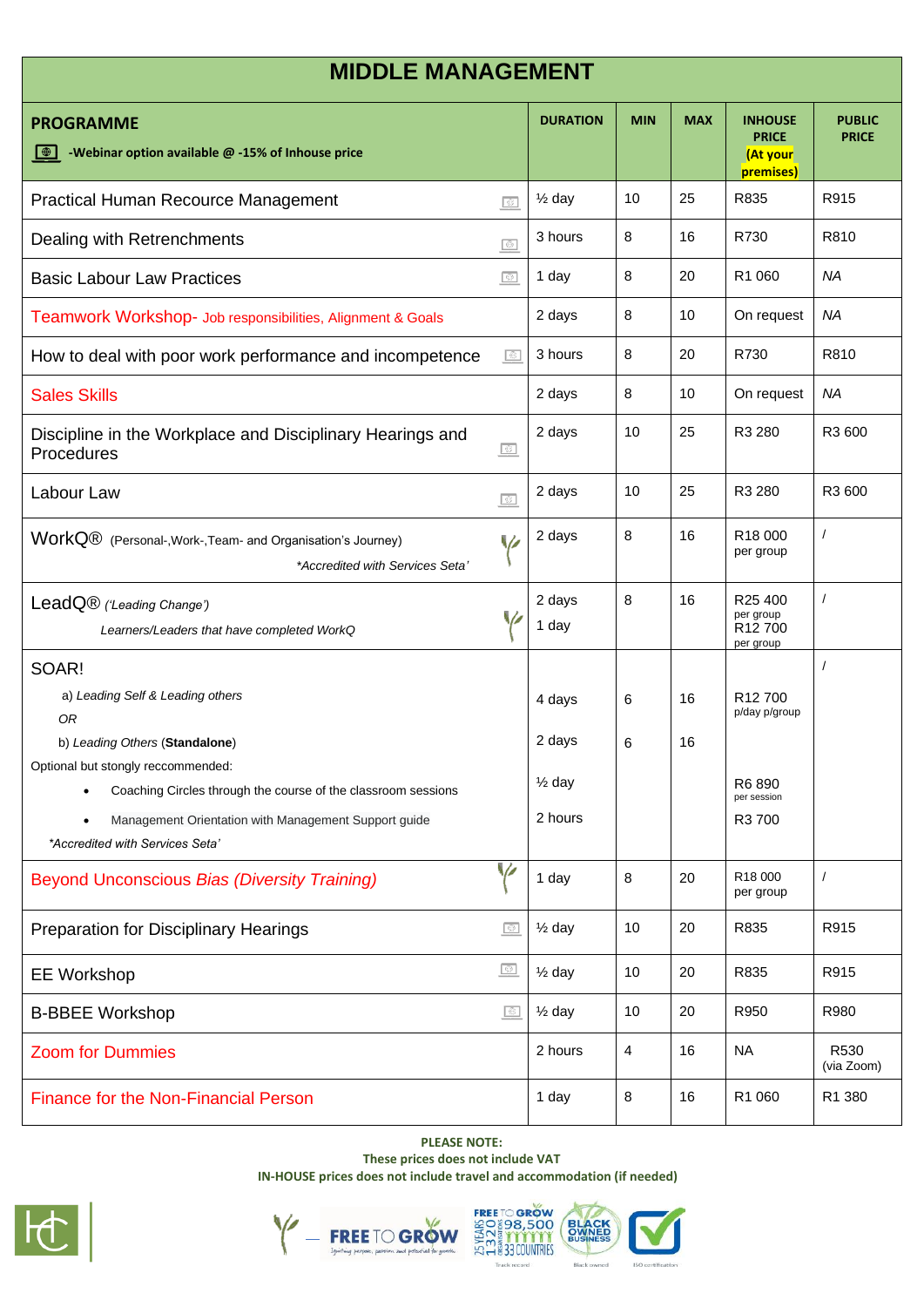<span id="page-2-0"></span>

| <b>SUPERVISORS</b>                                                                                                                                                                                                                                                                                                                                                                                           |                   |            |            |                                                                      |                               |  |
|--------------------------------------------------------------------------------------------------------------------------------------------------------------------------------------------------------------------------------------------------------------------------------------------------------------------------------------------------------------------------------------------------------------|-------------------|------------|------------|----------------------------------------------------------------------|-------------------------------|--|
| <b>PROGRAMME</b><br>$\bigoplus$<br>Webinar option available $@-15%$ of Inhouse price                                                                                                                                                                                                                                                                                                                         | <b>DURATION</b>   | <b>MIN</b> | <b>MAX</b> | <b>INHOUSE</b><br><b>PRICE</b><br>(At your<br>premises)              | <b>PUBLIC</b><br><b>PRICE</b> |  |
| <b>Supervisory Skills: Quality and Productivity</b><br>Optionall: Follow-up visit to the farm<br>R1200 plus travel and accommodation (if needed)                                                                                                                                                                                                                                                             | 2 days            | 10         | 18         | R <sub>2</sub> 780                                                   | R <sub>3</sub> 100            |  |
| <b>Basic Labour Law Practices</b><br>$\circ$                                                                                                                                                                                                                                                                                                                                                                 | 1 day             | 8          | 20         | R1 060                                                               | N/A                           |  |
| Teamwork Workshop- Job responsibilities, Alignment & Goals                                                                                                                                                                                                                                                                                                                                                   | 2 days            | 8          | 10         | On request                                                           | <b>NA</b>                     |  |
| Introduction to the Xhosa Language and Culture                                                                                                                                                                                                                                                                                                                                                               | $\frac{1}{2}$ day | 10         | 16         | R600                                                                 | R680                          |  |
| Labour Legislation: a Better understanding<br>$\blacksquare$<br>(Rights and obligations of Agri-Workers for Agri-workers)                                                                                                                                                                                                                                                                                    | $\frac{1}{2}$ day | 10         | 30         | R600                                                                 | R680                          |  |
| V<br><b>Staying Strong</b><br>An ideal tool to equip your employees to cope emotionally with this stress. Its focus is on<br>strengthening resilience, optimism, and ownership - a mindset that will positively impact<br>employees' work and lives far beyond COVID-19.<br>$\boxed{\circledcirc}$                                                                                                           | 1 day             | 10         | 16         | R <sub>10</sub> 600<br>per group                                     |                               |  |
| WorkQ® (Personal-, Work-, Team- and Organisation's Journey)<br>V<br>*Accredited with Services Seta                                                                                                                                                                                                                                                                                                           | 2 days            | 8          | 16         | R <sub>18</sub> 000<br>per group                                     |                               |  |
| <b>WorkQ<sup>®</sup></b> Diversity<br>This version of WorkQ®, our highly successful employee engagement programme, has<br>been specially customised to offer an alternative to traditional diversity training. It offers<br>an inside out approach to diversity, viewing it not as the entry point, but as one of the $\sqrt{\sqrt{ }}$<br>ripple effects of individual growth and organisational alignment. | 2 days            | 8          | 16         | R <sub>18</sub> 000<br>Per group                                     |                               |  |
| LeadQ® ('Leading Change')<br>Learners/Leaders that have completed WorkQ                                                                                                                                                                                                                                                                                                                                      | 2 days<br>1 day   | 8          | 16         | R <sub>25</sub> 400<br>per group<br>R <sub>12</sub> 700<br>per group |                               |  |
| Lifeskills<br>*Acredited with Services Seta                                                                                                                                                                                                                                                                                                                                                                  | 4 days            | 8          | 16         | R36 000<br>per group                                                 | R4 450                        |  |
| LifeQ $@$<br>V<br>Employee Engagement & Employee Wellness: stress management, conflict handling,<br>goal achievement and the development of positive attitudes and behaviours)                                                                                                                                                                                                                               | 2 days            | 8          | 16         | R <sub>18</sub> 000<br>per group                                     | R <sub>3</sub> 100            |  |
| <b>Money Sense</b><br>*Acredited with Services Seta                                                                                                                                                                                                                                                                                                                                                          | 2 days            | 8          | 16         | R <sub>18</sub> 000<br>per group                                     | R <sub>3</sub> 100            |  |
| <b>Zoom for Dummies</b><br>$\Box$                                                                                                                                                                                                                                                                                                                                                                            | 2 hours           | 4          | 16         | <b>NA</b>                                                            | R530<br>(via Zoom)            |  |

**PLEASE NOTE: These prices does not include VAT IN-HOUSE prices does not include travel and accommodation (if needed)**

 $Y -$ 



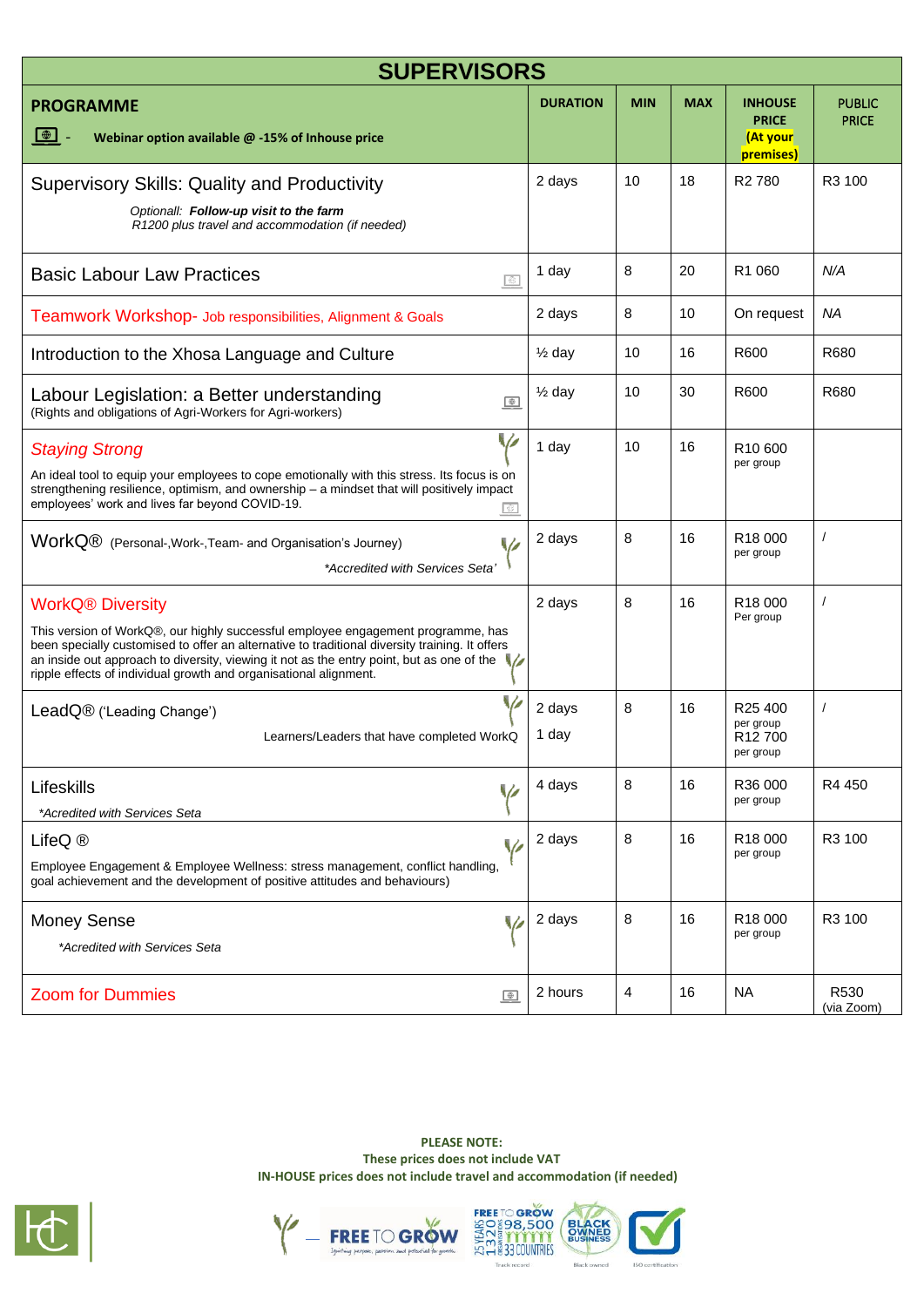<span id="page-3-0"></span>

| <b>OFFICE STAFF</b>                                                                                                                                                                                                                                                                                                                                                                  |                   |            |            |                                                         |                               |
|--------------------------------------------------------------------------------------------------------------------------------------------------------------------------------------------------------------------------------------------------------------------------------------------------------------------------------------------------------------------------------------|-------------------|------------|------------|---------------------------------------------------------|-------------------------------|
| <b>PROGRAMME</b><br>$ \oplus $<br>-Webinar option available @ -15% of Inhouse price                                                                                                                                                                                                                                                                                                  | <b>DURATION</b>   | <b>MIN</b> | <b>MAX</b> | <b>INHOUSE</b><br><b>PRICE</b><br>(At your<br>premises) | <b>PUBLIC</b><br><b>PRICE</b> |
| <b>Office Administration</b><br>This course is aligned with unit standards 7822, 114974, 115772, 13928, 13929, 13930,<br>13933, 14348, 14350, 14352, 14355. The assessment of the delegates includes<br>completing assessment questions and activities for and in class.                                                                                                             | 2 days            | 10         | 25         | R <sub>3</sub> 280                                      | R3 600                        |
| <b>Basic Labour Law Practices</b><br>$\circ$                                                                                                                                                                                                                                                                                                                                         | 1 day             | 8          | 20         | R1 060                                                  | <b>NVT</b>                    |
| Teamwork Workshop- Job responsibilities, Alignment & Goals                                                                                                                                                                                                                                                                                                                           | 2 days            | 8          | 10         | On request                                              | <b>NA</b>                     |
| <b>Sales Skills</b>                                                                                                                                                                                                                                                                                                                                                                  | 2 days            | 8          | 10         | On request                                              | <b>NA</b>                     |
| <b>Practical Human Recource Management</b><br>$\circ$                                                                                                                                                                                                                                                                                                                                | $\frac{1}{2}$ day | 10         | 25         | R835                                                    | R915                          |
| $\boxed{\odot}$<br>Discipline in the Workplace and Disciplinary Hearings and<br>Procedures                                                                                                                                                                                                                                                                                           | 2 days            | 10         | 25         | R <sub>3</sub> 280                                      | R3 600                        |
| Labour Law<br>$\odot$                                                                                                                                                                                                                                                                                                                                                                | 2 days            | 10         | 25         | R3 280                                                  | R3 600                        |
| Introduction to the Xhosa Culture and Language<br>(English presentation)                                                                                                                                                                                                                                                                                                             | $\frac{1}{2}$ day | 10         | 16         | R600                                                    | R680                          |
| Labour Legislation: a Better understanding<br>(Rights and obligations of Agri-Workers for Agri-workers)<br>$\Box$                                                                                                                                                                                                                                                                    | $\frac{1}{2}$ day | 10         | 30         | R600                                                    | R680                          |
| WorkQ® (Personal-, Work-, Team- and Organisation's Journey)<br>V<br>*Accredited with Services Seta'                                                                                                                                                                                                                                                                                  | 2 days            | 8          | 16         | R <sub>18</sub> 000<br>per group                        | $\prime$                      |
| ₩<br><b>WorkQ® Diversity</b><br>This version of WorkQ®, our highly successful employee engagement programme, has<br>been specially customised to offer an alternative to traditional diversity training. It offers<br>an inside out approach to diversity, viewing it not as the entry point, but as one of the<br>ripple effects of individual growth and organisational alignment. | 2 days            | 8          | 16         | R <sub>18</sub> 000<br>Per group                        |                               |
| ₩<br>Lifeskills<br>*Acredited with Services Seta                                                                                                                                                                                                                                                                                                                                     | 4 days            | 8          | 16         | R <sub>36</sub> 000<br>per group                        | R4 450                        |
| LifeQ $@$<br>Employee Engagement & Employee Wellness: stress management, conflict handling,<br>goal achievement and the development of positive attitudes and behaviours)<br>V                                                                                                                                                                                                       | 2 days            | 8          | 16         | R <sub>18</sub> 000<br>per group                        | R <sub>3</sub> 100            |
| <b>Money Sense</b><br>*Acredited with Services Seta                                                                                                                                                                                                                                                                                                                                  | 2 days            | 8          | 16         | R <sub>18</sub> 000<br>per group                        | R <sub>3</sub> 100            |
| <b>Staying Strong</b><br>An ideal tool to equip your employees to cope emotionally with this stress. Its focus is on<br>strengthening resilience, optimism, and ownership - a mindset that will positively impact<br>employees' work and lives far beyond COVID-19.                                                                                                                  | 1 day             | 10         | 16         | R <sub>10</sub> 600<br>per group                        |                               |
| $\boxed{\oplus}$<br><b>Finance for the Non-Financial Person</b>                                                                                                                                                                                                                                                                                                                      | 1 day             | 8          | 16         | R1 060                                                  | R <sub>1</sub> 380            |
| <b>Zoom for Dummies</b><br>$\circ$                                                                                                                                                                                                                                                                                                                                                   | 2 hours           | 4          | 16         | <b>NA</b>                                               | R530<br>(via Zoom)            |

**PLEASE NOTE: These prices does not include VAT**

 **IN-HOUSE prices does not include travel and accommodation (if needed)**







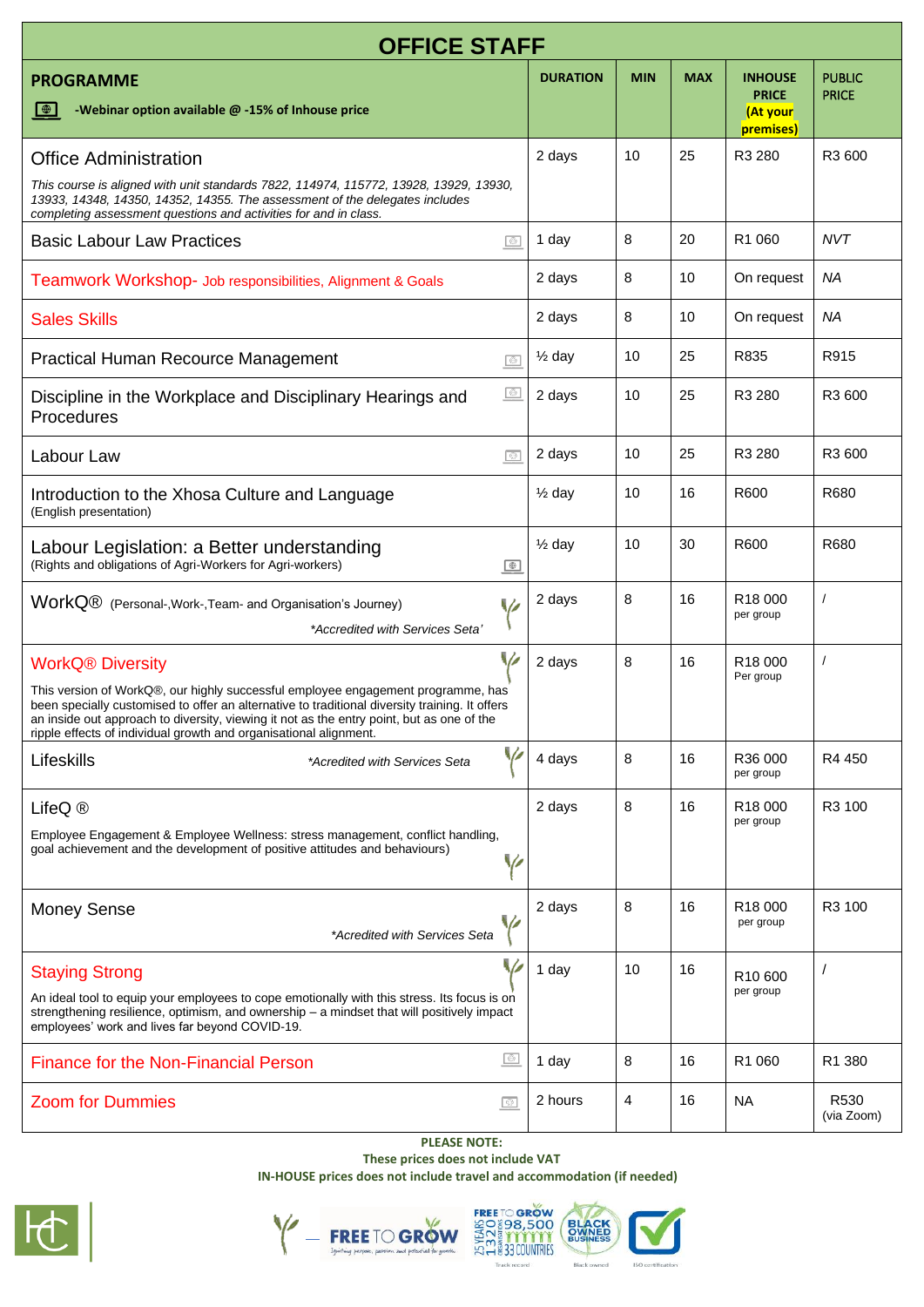<span id="page-4-0"></span>

| <b>AGRI-WORKERS</b>                                                                                                                                                                                                                                                                                                                                                             |                   |            |            |                                                         |                                |  |
|---------------------------------------------------------------------------------------------------------------------------------------------------------------------------------------------------------------------------------------------------------------------------------------------------------------------------------------------------------------------------------|-------------------|------------|------------|---------------------------------------------------------|--------------------------------|--|
| <b>PROGRAMME</b><br>I ⊕ I<br>Webinar option available @ -15% of Inhouse price                                                                                                                                                                                                                                                                                                   | <b>DURATION</b>   | <b>MIN</b> | <b>MAX</b> | <b>INHOUSE</b><br><b>PRICE</b><br>(At your<br>premises) | <b>PUBLIC</b><br><b>PRICE</b>  |  |
| Introduction to the Xhosa Culture and Language<br>(English presentation)                                                                                                                                                                                                                                                                                                        | $\frac{1}{2}$ day | 10         | 16         | R 600                                                   | R 680                          |  |
| Labour Legislation: a Better understanding<br>(Rights and obligations of Agri-Workers for Agri-workers)<br>$\overline{\bullet}$                                                                                                                                                                                                                                                 | $\frac{1}{2}$ day | 10         | 30         | R 600                                                   | R680                           |  |
| Lifeskills<br>V<br>*Acredited with Services Seta                                                                                                                                                                                                                                                                                                                                | 4 days            | 8          | 16         | R36 000<br>per group                                    | R4 450                         |  |
| LifeQ $@$<br>Employee Engagement & Employee Wellness: stress management, conflict handling,<br>goal achievement and the development of positive attitudes and behaviours)                                                                                                                                                                                                       | 2                 | 8          | 16         | R <sub>18</sub> 000<br>Per group                        | R <sub>3</sub> 100             |  |
| WorkQ® (Personal-, Work-, Team- and Organisation's Journey)<br>*Accredited with Services Seta'                                                                                                                                                                                                                                                                                  | 2 days            | 8          | 16         | R <sub>18</sub> 000<br>per group                        |                                |  |
| <b>WorkQ® Diversity</b><br>This version of WorkQ®, our highly successful employee engagement programme, has<br>been specially customised to offer an alternative to traditional diversity training. It offers<br>an inside out approach to diversity, viewing it not as the entry point, but as one of the<br>ripple effects of individual growth and organisational alignment. | 2 days            | 8          | 16         | R <sub>18</sub> 000<br>Per group                        |                                |  |
| <b>Money Sense</b><br>V<br>*Acredited with Services Seta                                                                                                                                                                                                                                                                                                                        | 2 days            | 8          | 16         | R18 000<br>per group                                    | R3 100                         |  |
| <b>Staying Strong</b><br>ि।<br>An ideal tool to equip your employees to cope emotionally with this stress. Its focus is on<br>strengthening resilience, optimism, and ownership - a mindset that will positively impact<br>employees' work and lives far beyond COVID-19.                                                                                                       | 1 day             | 10         | 16         | R <sub>10</sub> 600<br>Per group0                       |                                |  |
| <b>Zoom for Dummies</b><br>$\Theta$                                                                                                                                                                                                                                                                                                                                             | 2 hours           | 4          | 16         | <b>NA</b>                                               | R <sub>530</sub><br>(via Zoom) |  |

### <span id="page-4-1"></span>**HEALTH AND SAFETY DEVELOPMENT**

Accreditation Health & Welfare SETA, Department of Labour: CI 549, Resuscitation Council SA

| PRICE INCREASE FOR 2022 ONLY IN MARCH                         |                 |            |            |                        |
|---------------------------------------------------------------|-----------------|------------|------------|------------------------|
| <b>PROGRAMS</b>                                               | <b>DURATION</b> | <b>MIN</b> | <b>MAX</b> | <b>PRICE EXCL. VAT</b> |
| HEALTH AND SAFETY REPS *Online option available               | 1 day           | 10         | 25         | R826.09                |
| GENERAL OCCUPATIONAL HEALTH & SAFETY *Online option available | 1 day           | 10         | 25         | R956.52                |
| FIRST AID LEVEL 1 (Blended Learning option available)         | 2 days          | 10         | 25         | R826.09                |
| FIRST AID LEVEL 2/3 (Blended Learning option available)       | 3 days          | 10         | 25         | R <sub>1</sub> 178.26  |
| FIRST AID LEVEL $1 - 3$ (Blended Learning option available)   | 5 days          | 10         | 25         | R <sub>1</sub> 826.09  |
| FIRE SAFETY WORKSHOP                                          | 4 hours         | 10         | 25         | R452.17                |

*\* Public and Inhouse except for Fire Safety (Inhouse)*

#### **PLEASE NOTE: These prices does not include VAT**

 **IN-HOUSE prices does not include travel and accommodation (if needed)**







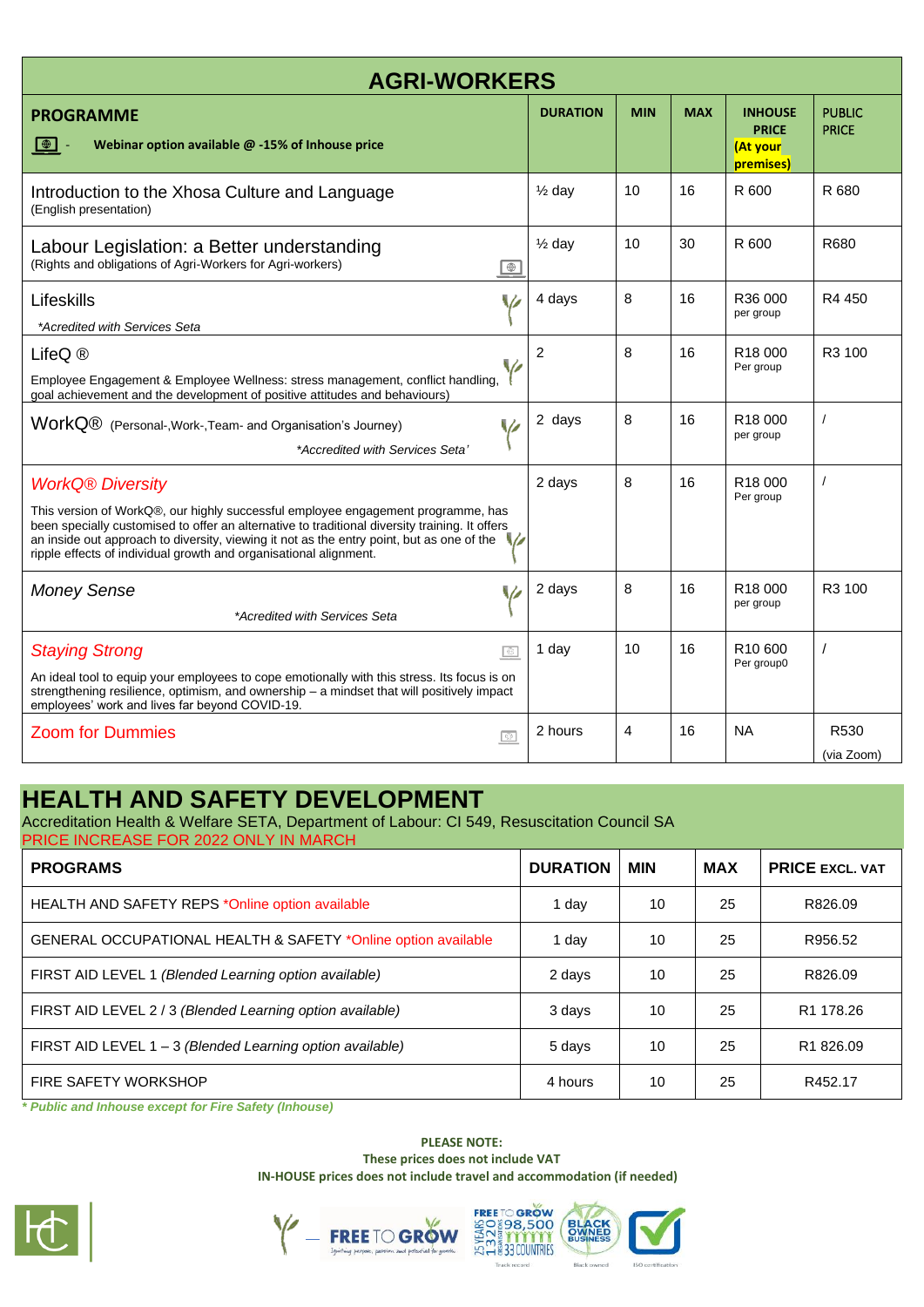**DYNAMIKOS** 

# <span id="page-5-0"></span>**ASSESSMENTS**

We have a complete set of assessment instruments available, regarding personality types, aptitudes, competency, behaviours and skills. These assessments can be utilised to assist with your selection needs, or to determine the development needs of your current staff. We also have online assessments available. These tests can be done on all levels in your organisation.

| ONLINE PROSPECT SCREENER<br><b>ASSESSMENT</b> | Admin Personal, Supervisors, General<br>Workers | R 680p.p                                                           |
|-----------------------------------------------|-------------------------------------------------|--------------------------------------------------------------------|
| ADMINISTERED APTITUDE TEST                    | General Workers, especially if illiterate       | R 680p.p + R3 000 for consultant. Travel<br>expenses not included. |
| PSYCHOMETRIC ASSESSMENT<br><b>BATTERY</b>     | Management                                      | Between R5 000 and R11 000 depending on<br>the level               |
| <b>OTHER AVAILABLE OPTIONS</b>                | Screening tests available for all levels        | Contact us for more information                                    |

### <span id="page-5-1"></span>**BUSINESS DIAGNOSTICS INSTURMENT**

<span id="page-5-2"></span>

| How productive is your agri-business? Are you measuring the right data in your agri-<br>business? Using our diagnostic tool to measure how your approach to your business<br>drivers can improve its success. - Online diagnostic questionnaire and report.                                                                                                                                                                      | Online<br>Questionnaire                                               | 1 Person<br>R 3 000<br>4+ People : R 2 750 p.p                                         |
|----------------------------------------------------------------------------------------------------------------------------------------------------------------------------------------------------------------------------------------------------------------------------------------------------------------------------------------------------------------------------------------------------------------------------------|-----------------------------------------------------------------------|----------------------------------------------------------------------------------------|
| <b>POPI DATA ASSESSMENT</b>                                                                                                                                                                                                                                                                                                                                                                                                      |                                                                       |                                                                                        |
| Does your business comply with the new POPI Act requirements?<br>We can help you with a data impact evaluation which will prepare you against potential<br>business- and public reputation risks with regards to your policy around data security.                                                                                                                                                                               | Consultation,<br>Report, and<br>assistance<br>with business<br>policy | Different options available. Contact us for 'n<br>quote.<br>(Minimum 8 hours required) |
| <b>HR AUDITS</b>                                                                                                                                                                                                                                                                                                                                                                                                                 |                                                                       |                                                                                        |
| HopkinsCoetzee will visit your offices and do an in-depth investigation which normally<br>takes approximately 4 hours to complete. This procedure requires the presence of both<br>the manager and office personnel. This Paper Audit is a necessity if management<br>requires an in-depth investigation into their Human Resource Processes. Phase I is<br>completed by a report of findings with a prioritized plan of action. | Consultation<br>& Report                                              | R8 500                                                                                 |

<span id="page-5-3"></span>The HopkinsCoetzee Associates team of consultants are committed to your workplace prosperity. Apart from

consultation services and personal advice, we can contribute to the success of your company by implementing and

monitoring specific processes and projects. We also source expert associates that are carefully screened and

selected to provide an efficient, cost-effective, one stop service. We further specialise in management recruitment

and HR project management to properly address any of your human resources needs.



**These prices does not include VAT IN-HOUSE prices does not include travel and accommodation (if needed)**